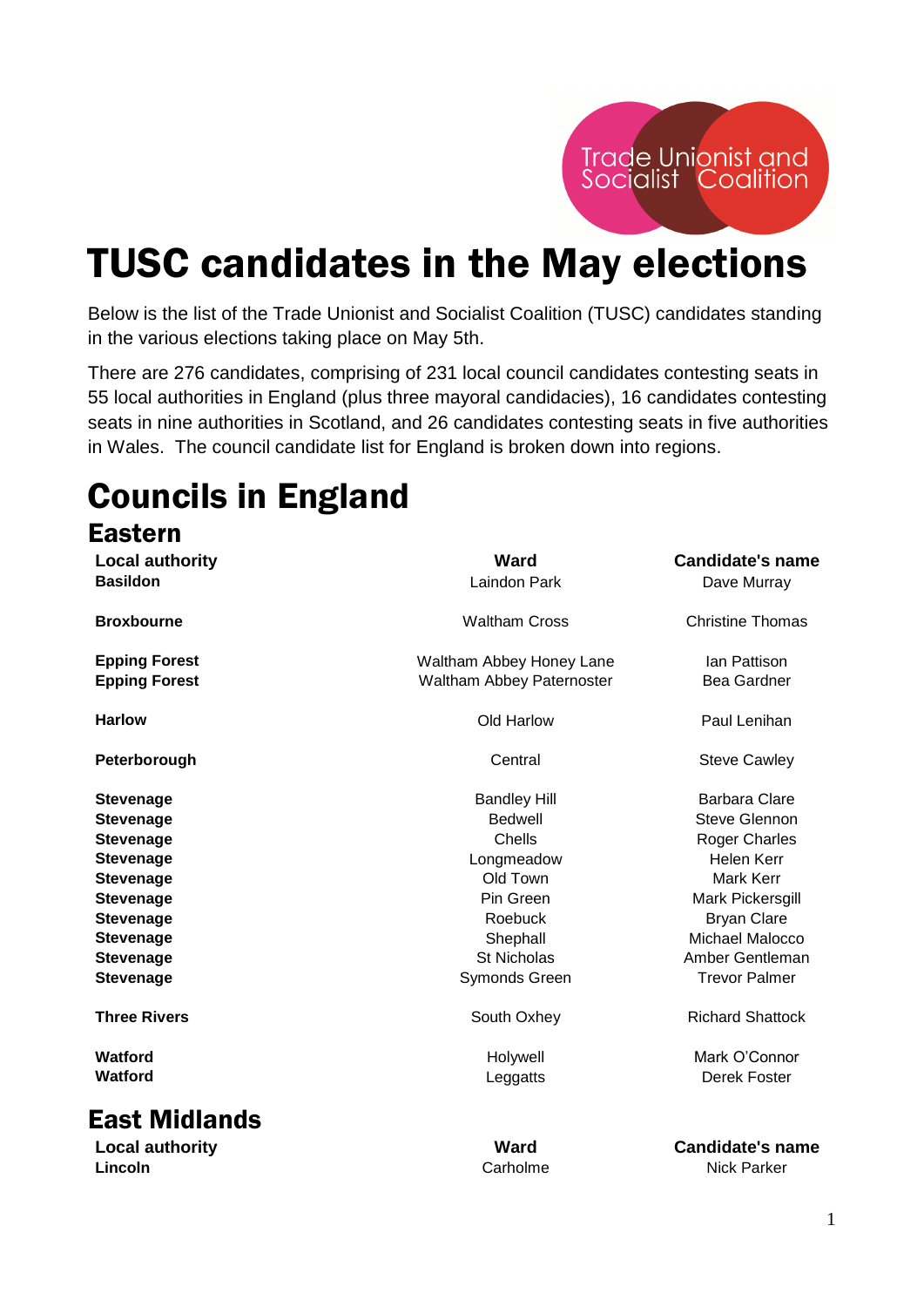## London

**Local authority Ward Candidate's name LB Barking & Dagenham** Cascoigne **Constructs** Cascoigne Ruth Mason **LB Barking & Dagenham** Barking Riverside Pete Mason **LB Barking & Dagenham** Thames View Thames View Akhter Khan **LB Camden Kentish Town North Farhana Manzoor Kentish Town North** Farhana Manzoor **LB Camden Kentish Town South Hannah Power LB Ealing Central Greenford** Ben Goldstone **LB Ealing East Acton** Mark Best Acton **East Acton** Mark Best Acton Mark Best Acton **LB Ealing North Actor Case Active Actor Case Actor Case Actor Case Actor Case Actor David Hofman LB Ealing** Tony Gill **Container Tony Gill Container Tony Gill** Container Tony Gill **LB Ealing** Norwood Green Mark Benjamin **LB Ealing Contract Exercise Exercise Exercise Perivale** Perivale Helen Pattison **LB Ealing Lamley Amoaku-Atta Pitshanger Pitshanger** Lamley Amoaku-Atta **LB Ealing South Acton South Acton Devrim Kutlu LB Enfield** Brimsdown Josh Asker **LB Enfield** Bullsmoor **Internal Bullsmoor** Bullsmoor **Internal Pattison LB Enfield Contract Contract Contract Palmer's Green Palmer's Green** Nick Hadjipateras **LB Enfield** Southbury John Dolan John Dolan Dolan John Dolan John Dolan John Dolan **LB Enfield** Whitewebbs Mira Glavardanov **LB Hackney Cazenove** Cazenove **Naomi Byron LB Hillingdon Eastcote** Tim Henry **LB Hillingdon Carry Harbord Carry Harbord Carry Harbord Carry Harbord Carry Harbord Carry Harbord LB Hillingdon** West Drayton Carlos Barros **LB Hillingdon LB Hillingdon CONSEX 1000 MILLING CONSERVANT MOOD End** and the United States of Deck **LB Islington** Comer Esen **LB Lewisham LB Lewisham Mayor** Mayor **Mayor** Andy Beadle LB Lewisham **Contract Contract Contract Contract Contract Contract Contract Contract Contract Contract Contract Contract Contract Contract Contract Contract Contract Contract Contract Contract Contract Contract Contract Co LB Lewisham Evelyn** Evelyn Steve Rumney **LB Lewisham Community Community Community Community Community New Cross Gate** State Jay Coward **LB Merton** Alex Forbes **LB Merton Contract Apple 2018 Contract Apple 2018 Contract April Ashley April Ashley LB Newham Lois Austinibution Mayor Mayor Lois Austinibution Lois Austinibution LB Newham East Ham South Steve Hedley East Ham South** Steve Hedley

**LB Hackney Hackney Downs** Clare Doyle **Hackney Downs** Clare Doyle **LB Hackney LB Hackney Hoxton East & Shoreditch** Chris Newby **LB Hackney Hoxton West** Rob Williams **Hoxton West** Rob Williams **LB Hackney Contract Contract Contract Contract Contract Contract Contract Contract Contract Contract Contract Contract Contract Contract Contract Contract Contract Contract Contract Contract Contract Contract Contract C LB Hackney** Victoria Jamie Barber **LB Hackney Contract Contract Contract Contract Victoria** Margaret Trotter

**LB Lambeth Brixton Acre Lane Brixton Acre Lane Theo Sharieff LB Lambeth Clapham East** Bobbie Cranney **LB Lambeth Herne Hill & Loughborough Junction** Berkay Kartav Berkay Kartav **LB Lambeth** Stockwell & Larkhall Steve Nally **LB Lambeth LB Lambeth** Streatham Wells Candido Della Rocca

**LB Newham Green Street East** Lois Austin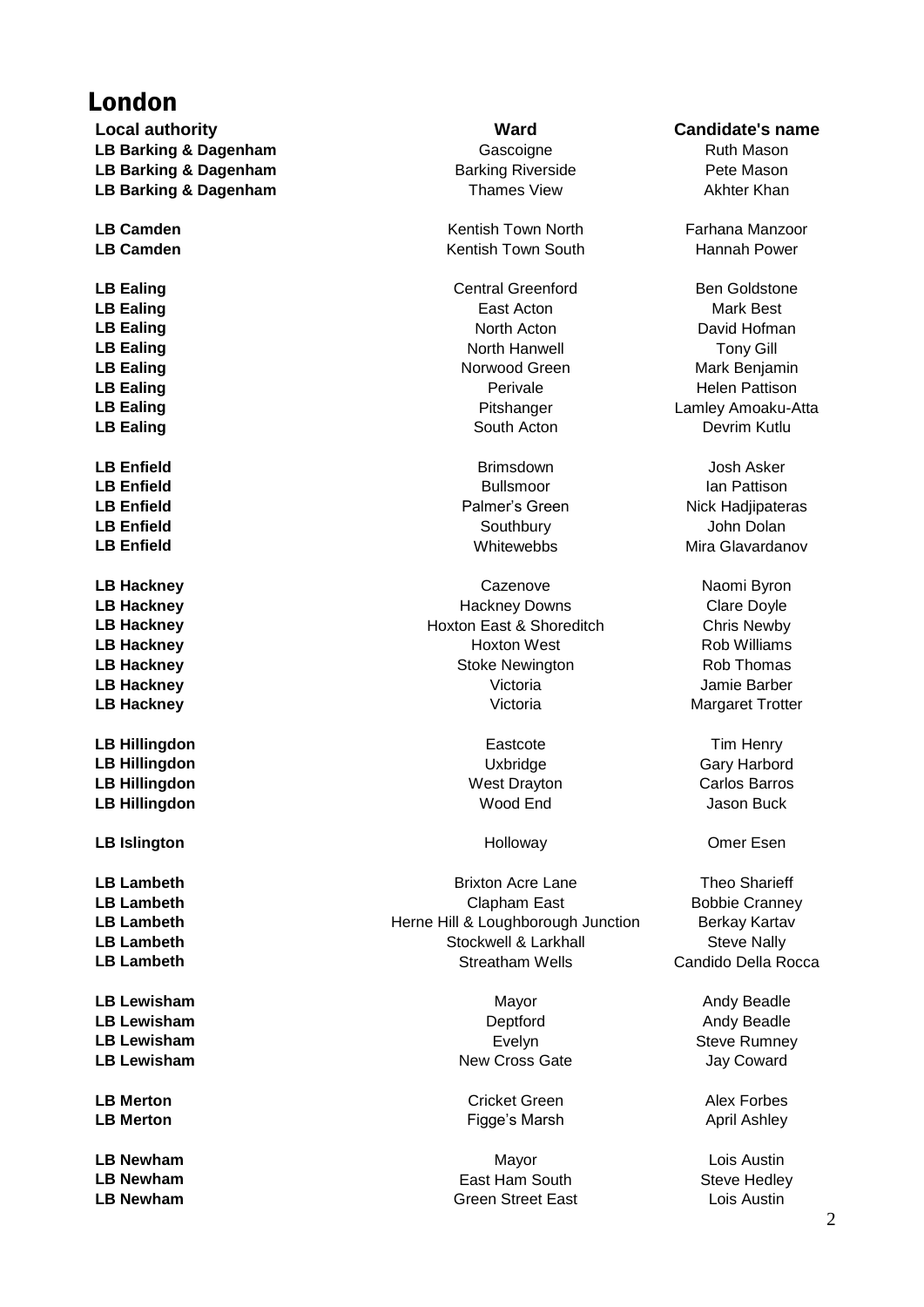**LB Newham Contract Contract Contract Contract Plaistow North Contract Contract Nicola Barratt LB Redbridge Contract Andy Walker Seven Kings** Andy Walker **LB Southwark Charlie Kennedy** Borough & Bankside Charlie Kennedy **LB Southwark** Camberwell Green Thea Everett **LB Southwark Rotherhithe Bob Law Rotherhithe Bob Law LB Southwark Contract Contract Contract Contract Contract Contract Contract Contract Contract Contract Contract Contract Contract Contract Contract Contract Contract Contract Contract Contract Contract Contract Contract LB Tower Hamlets** Mayor Mayor Mayor Hugo Pierre **LB Tower Hamlets Bethnal Green West** Sare O'Neill **LB Tower Hamlets Contract Contract Contract Contract Contract Contract Contract Contract Contract Contract Contract Contract Contract Contract Contract Contract Contract Contract Contract Contract Contract Contract Cont** 

**LB Wandsworth Community Community** Roehampton **Community Deji Olayinka** 

## Northern

**Cumberland** Rob Health Rob Health Rob Health Rob Health Rob Health Rob Health Rob Health Rob Health Rob Health Rob Health Rob Health Rob Health Rob Health Rob Health Rob Health Rob Health Rob Health Rob Health Rob Health

**North Tyneside Battle Hill** Battle Hill **Craig Toft** 

**LB Waltham Forest Cann Hall** Cann Hall **Tim Stronge LB Waltham Forest Cathall Cathall Cathall Cathall Ricardo Joseph** Ricardo Joseph **LB Waltham Forest** Chapel End Ken Driscoll **LB Waltham Forest** Chapel End Glenroy Watson **LB Waltham Forest Endlebury** Endlebury Sarah Sachs-Eldridge **LB Waltham Forest Forest Forest Forest Arshad Ahmed LB Waltham Forest Arizon Contract Arizon Contract Arizon Contract Arizon Arizon Arizon Arizon Arizon Arizon Arizon Arizon Arizon Arizon Arizon Arizon Arizon Arizon Arizon Arizon Arizon Arizon Arizon Arizon Arizon Arizon LB Waltham Forest Construction Construction Construction C** Grove Green Construction Charles Kevin Parslow LB Waltham Forest **LB Waltham Forest Hale End & Highams Park South** James Ivens **LB Waltham Forest** Hatch Lane & Highams Park North Louise Cuffaro **LB Waltham Forest High Street High Street Nancy Taaffe LB Waltham Forest High Street** High Street Nathan Wallace **LB Waltham Forest Higham Hill Mike Cleverley Higham Hill** Mike Cleverley **LB Waltham Forest All Accords Hoe Street Paul Bell Paul Bell LB Waltham Forest Larkswood** Larkswood Lily Douglas **LB Waltham Forest Lea Bridge Ben Robinson LB Waltham Forest Leyton Leyton Martin Reynolds LB Waltham Forest Lexter Lexter Leytonstone Lexter Lem Hockey Len Hockey LB Waltham Forest Leytonstone Maira Talaia Leytonstone Maira Talaia LB Waltham Forest Markhouse Markhouse** Linda Taaffe **LB Waltham Forest St James** Charles Edwards Charles Edwards **LB Waltham Forest** Upper Walthamstow Lee Hawksbee **LB Waltham Forest** William Morris Paula Mitchell **LB Waltham Forest Contract Contract Contract Contract Contract Contract Contract Contract Contract Contract Contract Contract Contract Contract Contract Contract Contract Contract Contract Contract Contract Contract Con** 

**Gateshead** Chowdene Marika Smith **Gateshead** Norman Hall **Deckham** Norman Hall **Deckham** Norman Hall Norman Hall Norman Hall Norman Hall Norman Hall Norman Hall Norman Hall Norman Hall Norman Hall Norman Hall Norman Hall Norman Hall Norman Hall Norman Hal **Gateshead Gateshead High Fell High Fell Elaine Brunskill Gateshead** Ryton, Crookhill & Stella Ros C

**LB Newham Contract Contract Contract Contract Contract Contract Contract Contract Contract Contract Contract Contract Contract Contract Contract Contract Contract Contract Contract Contract Contract Contract Contract Co** 

**LB Wandsworth Example 20 C** Example 20 **Falconbrook Example 20** *Kim Hendry* 

### **Local authority Ward Candidate's name**

**Cumberland** Currock **Cumberland** Brent Kennedy **Cumberland Cumberland Cumberland Cumberland Cumberland Cumberland Cumberland Cumberland Cumberland Cumberland Cumberland Cumberland Cumberland Cumberland Cumberland Cumberland Cumberland Cumberland Cumberland Example 2 Cumberland Example 2 Harraby Example 2 Harraby Example 2 Example 2 Harraby Example 2 Harraby Example 2 Harraby Example 2 Harraby Example 2 Harraby Exam** 

**North Tyneside** Chirton Chirton Graeme Cansdale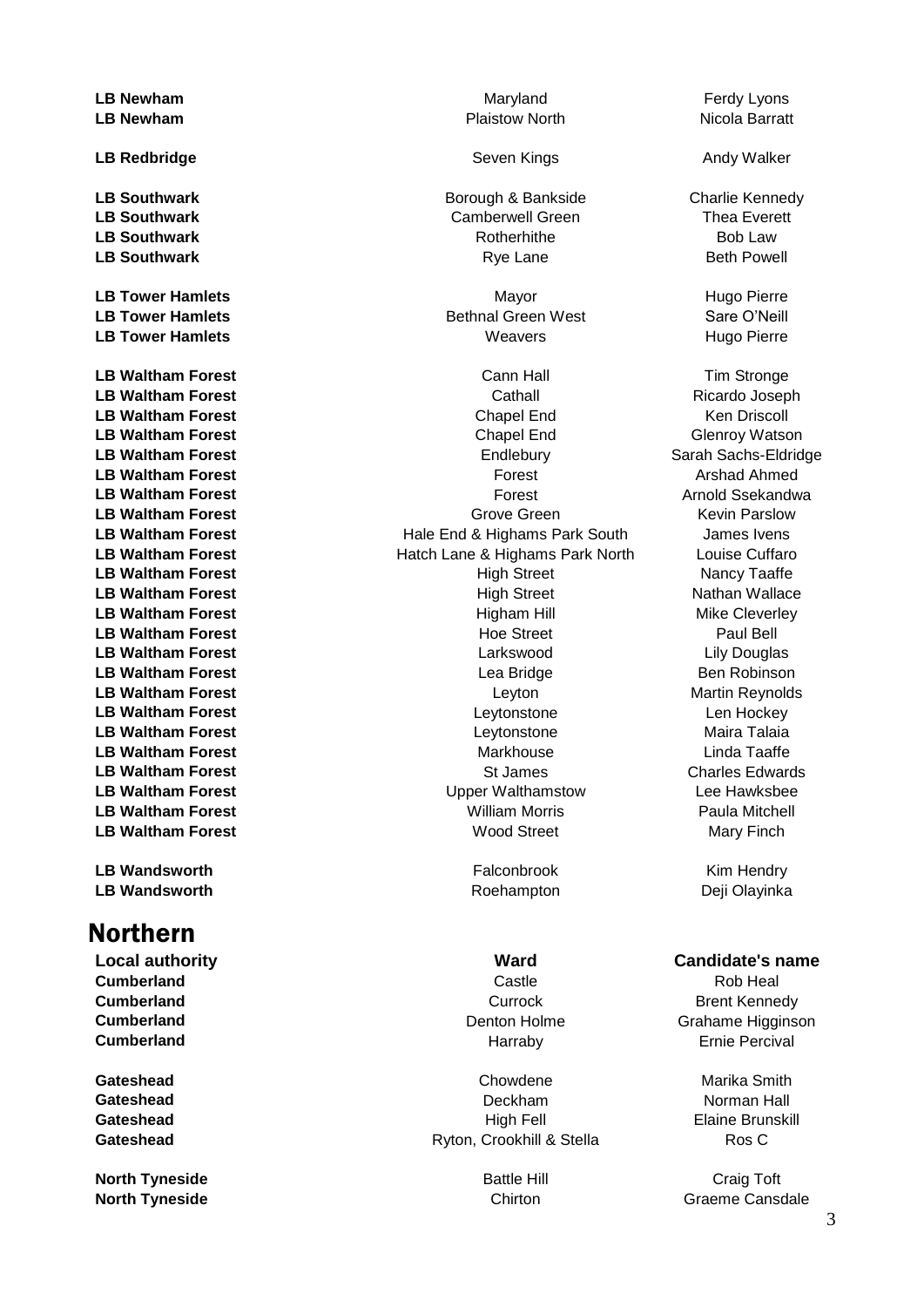**North Tyneside Note 2008 Cullercoates Cullercoates John Hoare North Tyneside Communisty Communisty Communisty Communisty Communisty Communisty Communisty Communisty Communisty Communisty Communisty Communisty Communisty Communisty Communisty Communisty Communisty Communisty Communis North Tyneside** Gordon Bell **North Tyneside** Whitley Bay **Gordon Bell** 

## North West

**Westmorland & Furness** Trevor Batchelor Kendal Highgate Trevor Batchelor **Westmorland & Furness** The Rendal Nether The Paul Casson Paul Casson **Westmorland & Furness** Kendal Strickland & Fell Martin Powell-Davies

## Southern

**Southampton** Mike Marx **Southampton Bevois Bevois Bevois Bevois Nick Chaffey Southampton** Clara Asher **Southampton Exampton Contract Exampton Harefield Levi Wellman Southampton** Donna Dee **Southampton Peartree Bevis Fenner Peartree Bevis Fenner Southampton Portswood Portswood Tony Twine Southampton Redbridge Pete Wyatt Southampton Shirley Shirley Andrew Howe Andrew Howe Shirley Andrew Howe Southampton** Declan Clune **Southampton** News Swaythling Neil Kelly **Southampton** Sue Atkins and Sue Atkins and Sue Atkins and Sue Atkins and Sue Atkins and Sue Atkins and Sue Atkins

**Local authority Ward Candidate's name Chorley** Chorley South East & Heath Charnock Jenny Hurley

**Westmorland & Furness** The Crange & Cartmel Communication El-Doufani

**Oxford Barton & Sandhills** Callum Joyce **Oxford** Churchill Churchill Carlin Kiggell **Oxford Northfield Brook** James Morbin **Oxford** Contract Contract Contract Rose Hill & Iffley Contract George Clifton

**Portsmouth** Charles Dickens Charles Dickens Chris Pickett **Portsmouth** Nelson Nick Doyle Nick Doyle

**Knowsley Northwood Neill Dunne** Neill Dunne **Knowsley Community Connors Connors Connors Connors Connors Connors Connors Connors Connors Connors Connors Connor** 

**Salford Eccles** Sally Griffiths

**St Helens Rainhill Phil Speakman Rainhill** Phil Speakman

### **Local authority Ward Candidate's name**

**Oxford Blackbird Leys Blackbird Leys** Agnieszka Kowalska **Oxford Adam Powell-Davies Contract Adam Powell-Davies Contract Adam Powell-Davies Contract Adam Powell-Davies Oxford** Stephen Brown Stephen Brown Stephen Brown Stephen Brown Stephen Brown Stephen Brown Stephen Brown Stephen Brown Stephen Brown Stephen Brown Stephen Brown Stephen Brown Stephen Brown Stephen Stephen Stephen Stephen

**Reading Battle James Bonner Battle James Bonner Battle James Bonner Reading North Communist Propose Communist Propose Propose Propose Propose Propose Propose Propose Propose Prop Reading Network Contracts and Southcote** Southcote Neil Adams

**Southampton Bargate** Graham Henry **Bargate** Graham Henry **Southampton Bitterne Park Vanessa Fileman Southampton** Coxford Coxford Maggie Fricker **Southampton Freemantle** Catherine Clarke Catherine Clarke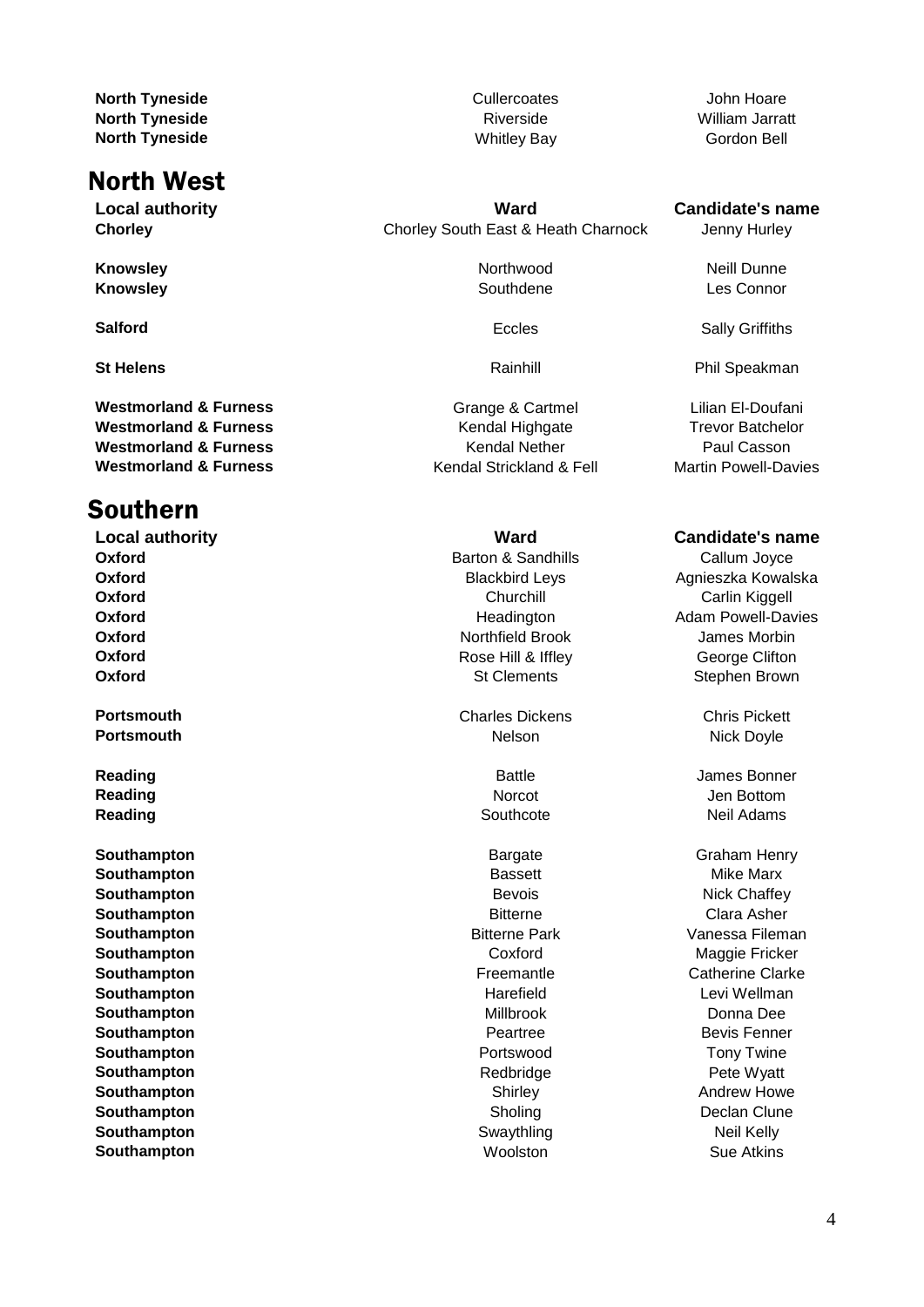## South West

**Cheltenham Cheltenham Hesters Way Hesters Way** Samuel Coxson

## West Midlands

**Newcastle-under-Lyme Kidsgrove & Ravenscliffe** Rebecca Carter

**Plymouth** Nigel Buckley **Compton** Compton **Nigel Buckley Plymouth Devonport Develops Devonport Lesley Duncan Plymouth** Sam Hay and Sam Hay Brake Sam Hay Drake Sam Hay Brake Sam Hay Brake Sam Hay **Plymouth Efford & Lipson** Matthew Whitear **Plymouth Ham** Andrew White **Plymouth** Ed Notman Moor View **Plymouth** Ed Notman Moor View **Ed Notman Plymouth Provident Contract Contract Plympton St Mary Alan Frost** Alan Frost **Plymouth** Ben Davy **Plymouth** Rivan Rivan Ryan Aldred St Peter & the Waterfront Ryan Aldred **Plymouth** Nik Brooks and Nik Brooks and Nik Brooks and Nik Brooks and Nik Brooks and Nik Brooks and Nik Brooks **Plymouth Sutton & Mount Gould** Duncan Moore

**Swindon** Samuel Covingham & Dorcan Scott Hunter **Swindon Swindon Example 2018** Lydiard & Freshbrook **Robert Pettefar** 

**Birmingham Birmingham Acocks Green Eamonn Flynn Birmingham** Bournbrook & Selly Park Thomas Green **Birmingham** Castle Vale Castle Vale Kris O'Sullivan **Birmingham Brown Corresponding Community** Erdington **Corresponding Corresponding Ward Birmingham** Tom Patrick **Birmingham** Gravelly Hill Gravelly Hill Tom Patrick **Birmingham** Joe Foster **Birmingham** Piriyasha

**Birmingham Birmingham Longbridge & West Heath** Clive Walder **Birmingham** North Edgbaston William Downs **Birmingham Perry Common Siobhan Friel** Perry Common Siobhan Friel **Birmingham** Bill Murray **Bill Murray** Pype Hayes **Bill Murray Birmingham** Sheldon Mark Andrews Sheldon Mark Andrews **Birmingham** Bob Seven Bob Seven Bob Seven Bob Seven Bob Seven **Birmingham Branch Communist Communist Communist Communist Communist Communist Communist Communist Communist Communist Communist Communist Communist Communist Communist Communist Communist Communist Communist Communist C** 

### **Local authority Ward Candidate's name**

### **Local authority Ward Candidate's name**

Jeyanayagam

**Coventry** Coventry **Coventry** Cheylesmore Cheylesmore Judy Griffiths **Coventry Coventry Earlsdon Earlsdon Adam Harmsworth Coventry Coventry Aidan O'Toole Coventry Coventry Coventry Holbrook** Holbrook **Jim Hensman Coventry Coventry Coventry Coventry Coventry Coventry Coventry Coventry COVENTS Coventry Coventry Radford Radford Dave Anderson Coventry Sherbourne** Sherbourne Jane Nellist **Coventry Stephenome Coven Coven Coven Coven Coven Cover Act Occupation Coven Coven Cover Act Occupation Coven Coven Coven Act Occupation Coven Act Occupation Coven Act Occupation Coven Act Occupation Coven Act Occupatio Coventry Cover Cover Cover Cover Cover Cover Cover Cover Cover Cover Cover Cover Cover Cover Cover Cover Cover Cover Cover Cover Cover Cover Cover Cover Cover Cover Cover Cover Cover Cover Cover Cover Cover Cover Cover Coventry Coventry Westwood Jim Donnelly Coventry** Sarah Davis **Coventry Sarah Davis Coventry** Sarah Davis Coventry Sarah Davis Coventry Sarah Davis Coventry

**Dudley St Thomas** St Thomas Nicola Fisher

**Nuneaton Camp Hill Paul Reilly** Raul Reilly **Nuneaton** Exhall Exhall Exhall Eileen Hunter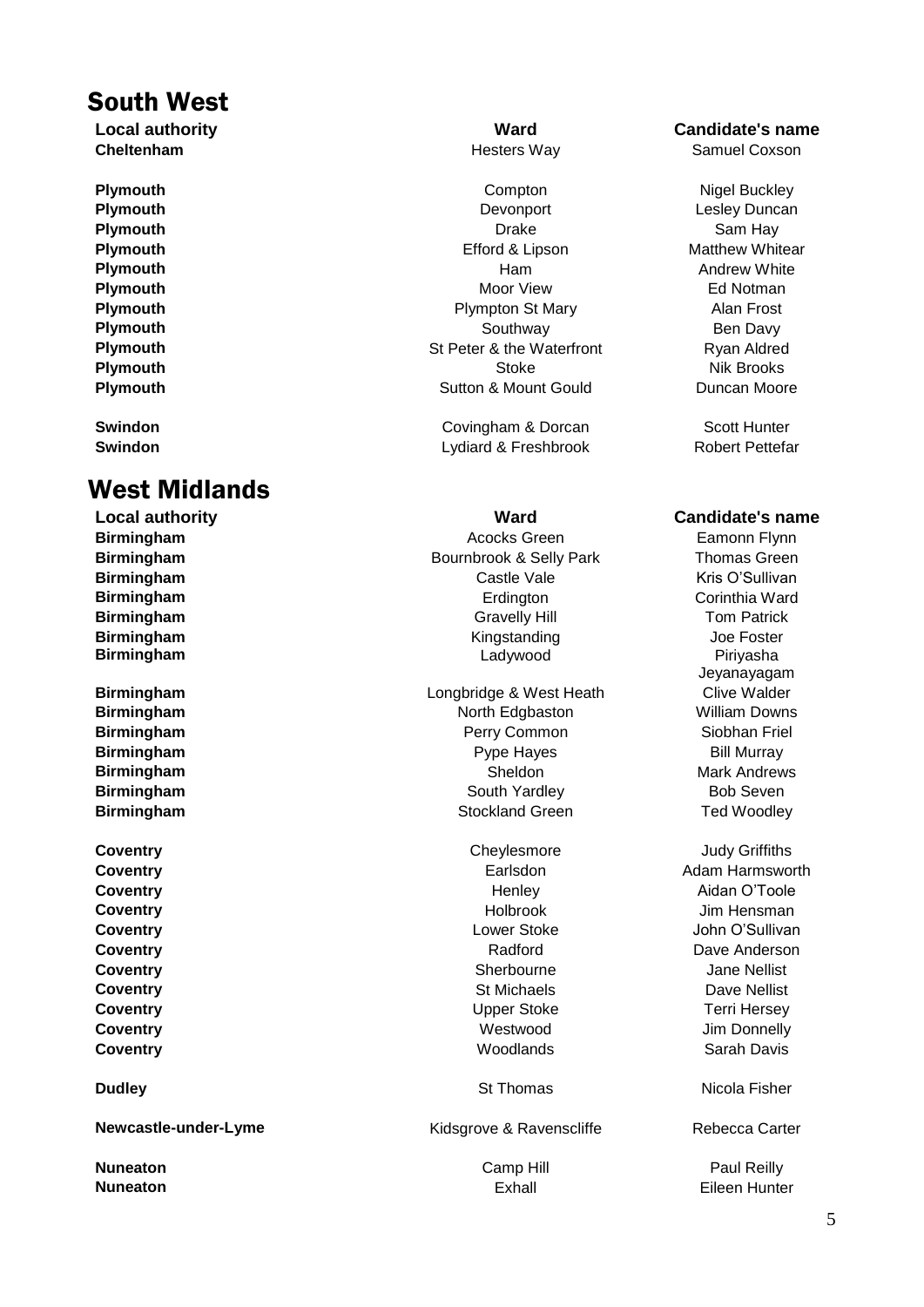**Wolverhampton Wolverhampton Oxley** Oxley **Joshua Allerton** 

## Yorkshire

**Barnsley Barnsley Barnsley Hoyland Milton Angela Waller Barnsley** Rockingham Rockingham Karen Fletcher

**North East Lincolnshire** The Croom Croft Baker Croft Baker Julian Best **North East Lincolnshire** The East Marsh Lee Coulbeck **North East Lincolnshire North East Lincolnshire Heneage Heneage** Daryl Clifford **North East Lincolnshire Immingham** Immingham Nathan Newton **North East Lincolnshire North East Lincolnshire Park Park Dave Mitchell North East Lincolnshire North East Lincolnshire** Sidney Sussex Mark Gee **North East Lincolnshire South Bill Ward Bill Ward** 

Sandwell **Sandwell Cradley Heath & Old Hill** Cammilla Mngaza **Sandwell Sandwell Constanting Constanting Constanting Constanting Constanting Constanting Richard Gingell Sandwell** Gareth Knox Careth Knox Careth Knox Careth Knox Careth Knox

**Bradford Bolton & Undercliffe** Tom Gibson

**Leeds Armley Florian Hynam Armley Florian Hynam Leeds Contract Contract Contract Contract Contract Contract Contract Contract Contract Contract Contract Contract Contract Contract Contract Contract Contract Contract Contract Contract Contract Contract Contract Contra Leeds Example 2 Hyde Park & Headingley Anthony Bracuti Leeds Leeds Contains a Leeds Contains a Leeds Contains a Leeds Contains a Leeds Contains a Leeds Contains a Leeds Contains a Leeds Contains a Leeds Contains a Leeds Contains a Leeds Contains a Lee Seacroft Leeds** Little London & Woodhouse Michael Johnson

**Sheffield** Broomhill & Sharrow Vale Noah Eden **Sheffield Crooks & Crosspool** Isabelle France **Sheffield** Darnall Darnall Darnall Diane Spencer **Sheffield Firth Park Alex Brown Sheffield** Joe Hillsborough **Hillsborough** Hillsborough Joe Hibbert **Sheffield** Gleadless Valley Rebecca Fryer **Sheffield Manor Castle Alistair Tice Manor Castle Alistair Tice Sheffield Nether Edge & Sharrow** Holly Johnston **Sheffield** Park & Arbouthorne Jack Jeffery **Sheffield Richmond Richmond** Simon Moulton **Sheffield Sheffield Contract Contract Contract Contract Contract Contract Contract Alex-James Helie Sheffield** Strain Strain Strain Strain Strain Strain Strain Strain Strain Strain Strain Strain Strain Strain Strain Strain Strain Strain Strain Strain Strain Strain Strain Strain Strain Strain Strain Strain Strain Strain

**Nuneaton** Max McGee **Nuneaton Muneaton Bernadette O'Toole Nuneaton Bernadette O'Toole** 

**Wolverhampton Bilston East Hannah Davis Hannah Davis** 

**Worcester Bedwardine** Eloise Davies **Worcester** Morcester **Cathedral** Cathedral Archie Harrison **Worcester St John Mark Davies Mark Davies Allen Area Controllering St John Mark Davies Mark Davies Area Controllering Controllering St John Mark Davies Area Controllering Controllering Controllering St John Mark Davies** 

### **Local authority Ward Candidate's name**

**Hull Hull Drypool Tony Smith Hull Hull Hull Hull Hull Hull North Carr Morth Carr James Bentley Hull Hull Hull Messachuse Messachuse West Carr All Solutions Joyce Marshall** 

**Wakefield** Wakefield East Mick Griffiths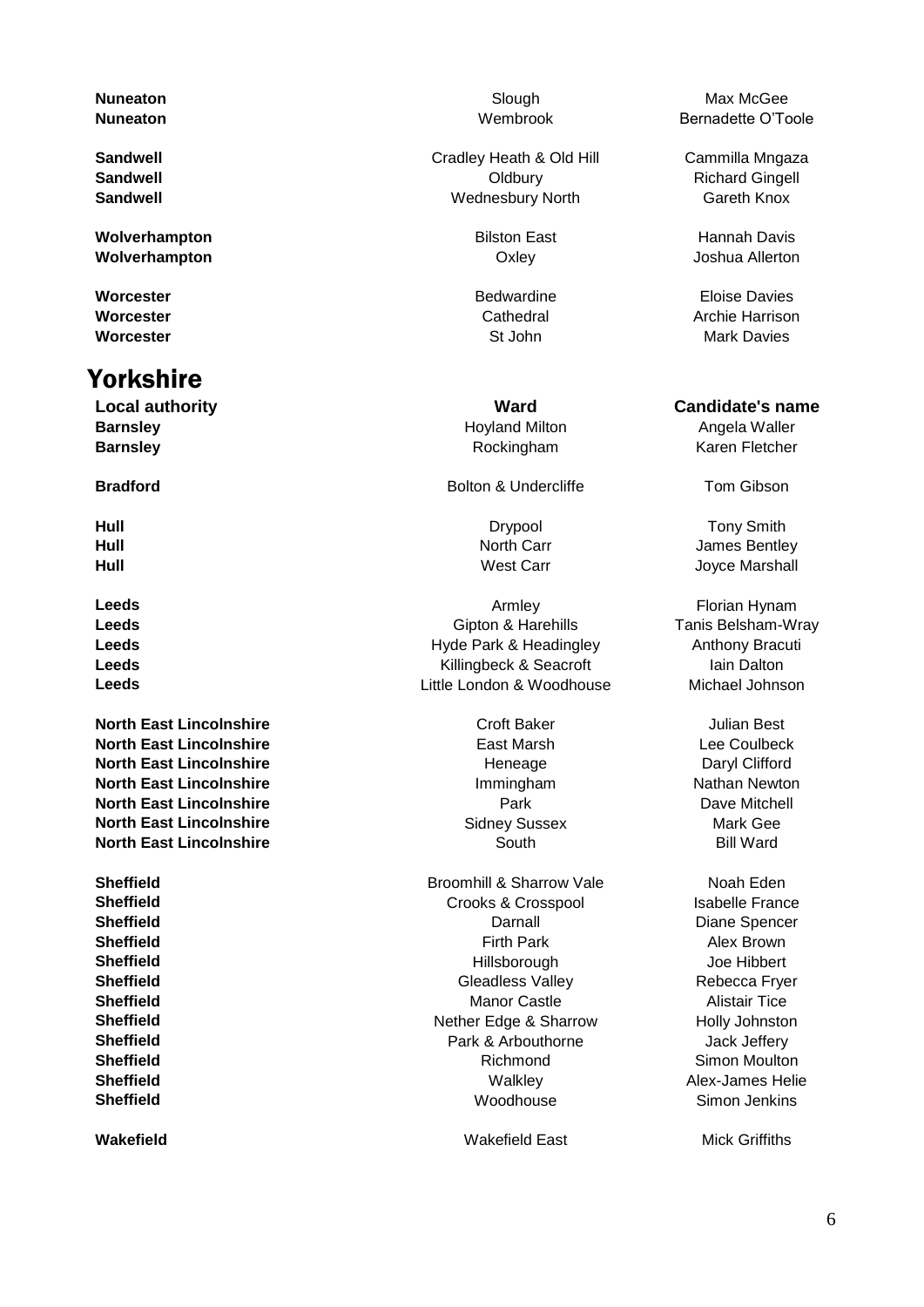# Councils in Scotland

As explained in the *How TUSC Functions* rules (see<https://www.tusc.org.uk/txt/449.pdf> ), TUSC supporters in Scotland organise autonomously, with their own Scottish TUSC Steering Committee that approves candidates in Scotland.

| <b>Local authority</b><br>Aberdeen | <b>Ward</b><br>Northfield/Mastrick North | <b>Candidate's name</b><br>Lucas Grant |
|------------------------------------|------------------------------------------|----------------------------------------|
| <b>Dundee</b>                      | Coldside                                 | Wayne Scott                            |
| <b>Dundee</b>                      | Strathmartine                            | Maddie Jamieson                        |
| <b>East Lothian</b>                | Tranent, Wallyford, Macmerry             | Jimmy Haddow                           |
| <b>Fife</b>                        | <b>Dunfermline North</b>                 | Dave Edler                             |
| Glasgow                            | Dennistoun                               | Oisín Duncan                           |
| Glasgow                            | <b>East Centre</b>                       | Matt Dobson                            |
| Glasgow                            | <b>Greater Pollok</b>                    | Eric Stevenson                         |
| Glasgow                            | Langside                                 | Ronnie Stevenson                       |
| Glasgow                            | Newlands/Auldburn                        | Jenny Robertson                        |
| Glasgow                            | North East                               | Anne McAllister                        |
| Glasgow                            | Pollokshields                            | <b>Tom Ruddell</b>                     |
| Highland                           | <b>Inverness Central</b>                 | Sean Robertson                         |
| <b>North Ayrshire</b>              | <b>Irvine South</b>                      | lan Kerr                               |
| <b>Renfrewshire</b>                | Paisley North West                       | Jim Halfpenny                          |
| <b>West Dunbartonshire</b>         | Dumbarton                                | Lynda McEwan                           |

# Councils in Wales

| <b>Local authority</b> | <b>Division</b>            | <b>Candidate's name</b>      |
|------------------------|----------------------------|------------------------------|
| <b>Caerphilly</b>      | Bedwas, Trethomas & Machen | Peter Thomas                 |
| <b>Caerphilly</b>      | Moriah                     | <b>Stephen Rees</b>          |
| <b>Cardiff</b>         | Adamsdown                  | <b>Katrine Williams</b>      |
| <b>Cardiff</b>         | Caerau                     | Dave Reid                    |
| <b>Cardiff</b>         | Canton                     | <b>Taryn Tarrant-Cornish</b> |
| Cardiff                | Cathays                    | George Phillips              |
| <b>Cardiff</b>         | Ely                        | Ross Saunders                |
| <b>Cardiff</b>         | Gabalfa                    | Michael Frazier              |
| <b>Cardiff</b>         | Grangetown                 | Joe Fathallah                |
| <b>Cardiff</b>         | Llandaff North             | Helen Perriam                |
| <b>Cardiff</b>         | Llanrumney                 | Danielle Smith               |
| <b>Cardiff</b>         | Pentwyn                    | Cath Peace                   |
| <b>Cardiff</b>         | Plasnewydd                 | John Williams                |
| <b>Cardiff</b>         | Riverside                  | Lianne Francis               |
| <b>Cardiff</b>         | Rumney                     | <b>Rhys Davies</b>           |
| <b>Cardiff</b>         | Splott                     | Dave Bartlett                |
| <b>Cardiff</b>         | Trowbridge                 | Joanna Chojnicka             |

**Neath Port Talbot Blaengwrach & Glynneath West** Rhys Davies